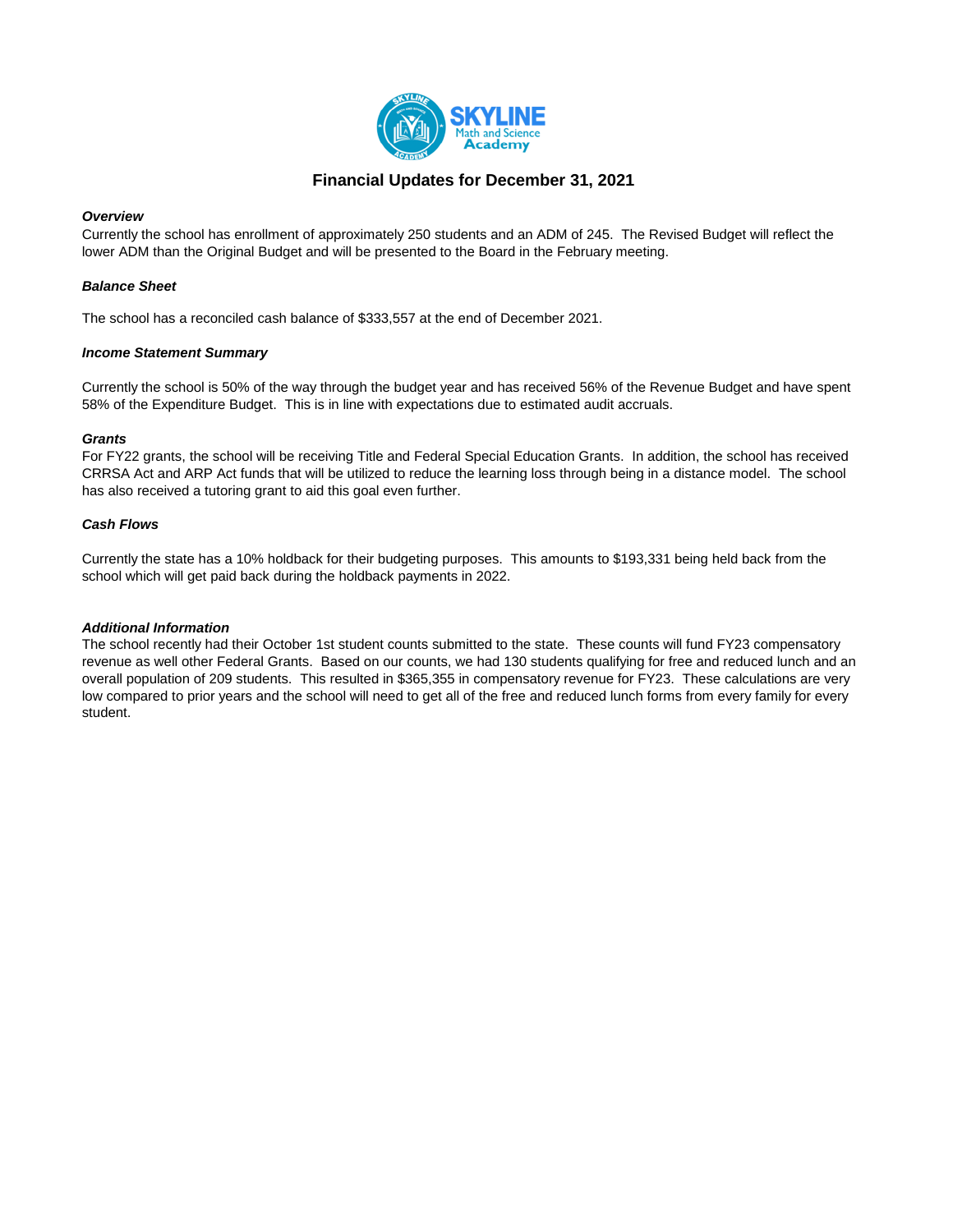

# **Skyline Math and Science Academy**

Financial Dashboard for: 12/31/2021

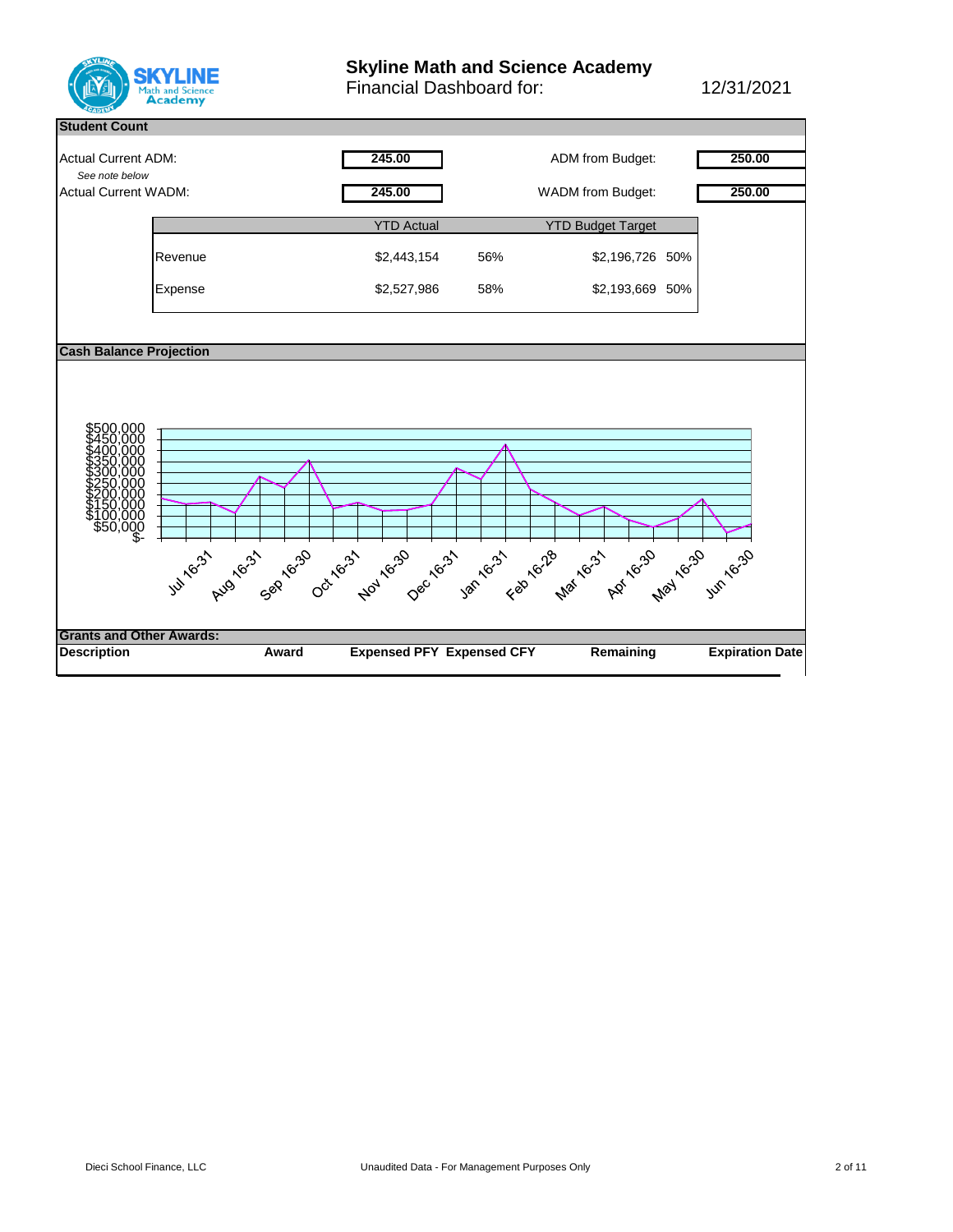

#### **Financial Ratios:**

|                                                                                                                                                                                                                   | <b>YTD Actual</b>                              | FY22 Budget                                                                                           | Desired  |
|-------------------------------------------------------------------------------------------------------------------------------------------------------------------------------------------------------------------|------------------------------------------------|-------------------------------------------------------------------------------------------------------|----------|
| (A) Unrestricted Cash and Investments<br>(B) Total Operating Expenses                                                                                                                                             | 333,557<br>2,527,986                           | 63,247<br>4,387,338                                                                                   |          |
| Cash on Hand Ratio ((A x 365) / B)                                                                                                                                                                                | 48.16                                          | 5.26                                                                                                  | 45.00    |
| (A) Beginning Fund Balance<br>(B) Revenues<br>(C) Expenditures<br>(D) Ending Fund Balance                                                                                                                         | 240,574<br>2,443,154<br>(2,527,986)<br>155,742 | 240.574<br>4,393,451<br>(4,387,338)<br>246,687                                                        |          |
| Fund Balance as a % of Expenditures (D / -C)                                                                                                                                                                      | 6.2%                                           | 5.6%                                                                                                  | 20.0%    |
| <b>Upcoming Deadlines:</b>                                                                                                                                                                                        |                                                |                                                                                                       |          |
| Task                                                                                                                                                                                                              |                                                |                                                                                                       | Due Date |
| All Required Applications to MDE for Title, Special Education, Other<br>Apply for Building Lease Aid<br>FY22 Audit<br><b>Prior Year Audited Financials</b><br>Carry Automobile and Workers Compensation Insurance |                                                | June 30th, 2022<br>June 30th, 2022<br>December 2022<br>November 30th, 2022<br><b>Ongoing Renewals</b> |          |

These financials were compiled from information supplied by school management. They are unaudited and should be used for management purposes only.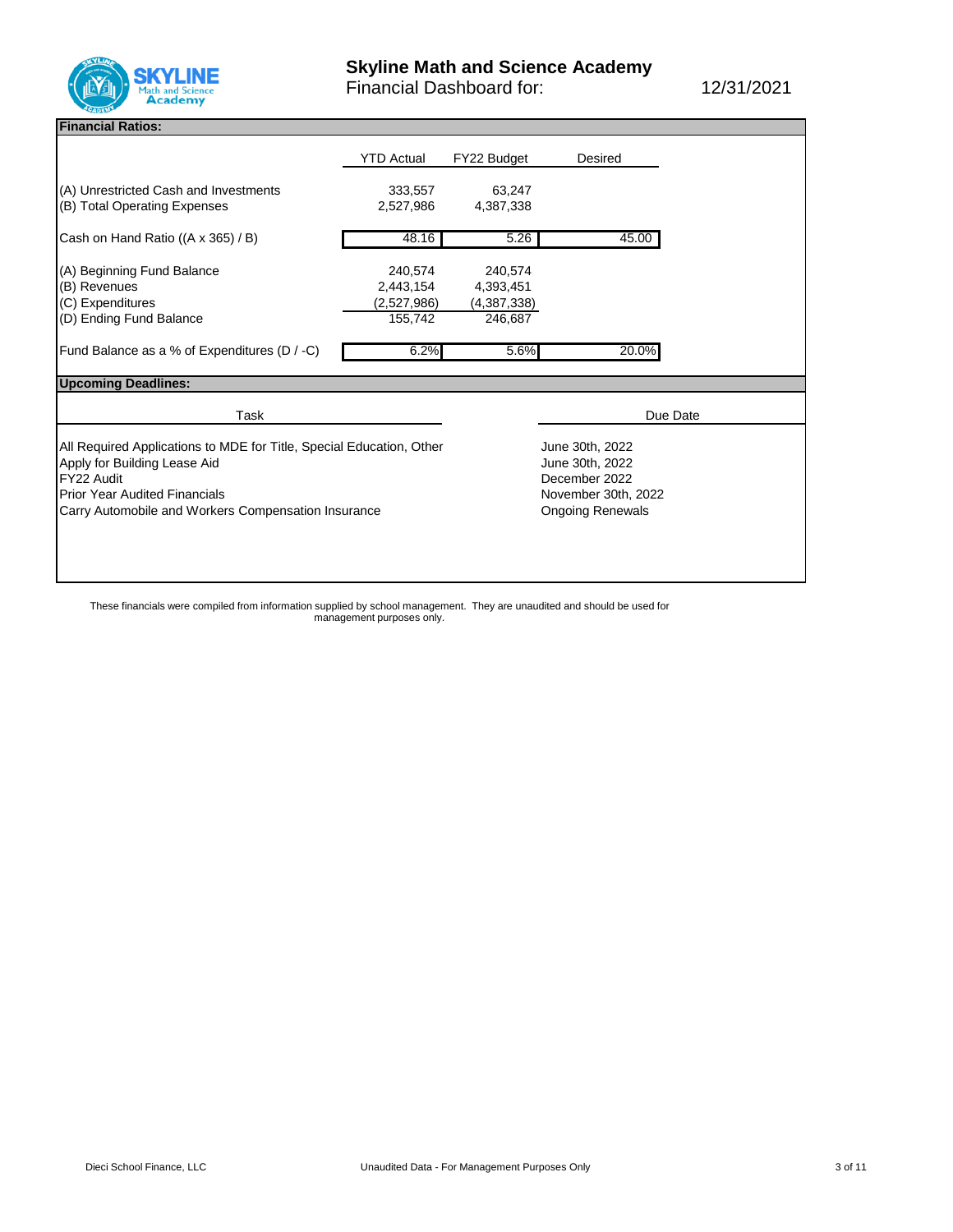# **Skyline Math and Science Academy Balance Sheet 12/31/2021**

|                                                              | <b>General</b><br><b>Education</b> | Food<br><b>Services</b> | <b>Fixed</b>  |              |
|--------------------------------------------------------------|------------------------------------|-------------------------|---------------|--------------|
| <b>Descriptions</b>                                          | <b>Fund</b>                        | <b>Fund</b>             | <b>Assets</b> | <b>Total</b> |
| <b>Assets</b>                                                |                                    |                         |               |              |
| <b>Current Assets</b>                                        |                                    |                         |               |              |
| Checking Account - Western Bank                              | 288,741                            | 44,816                  |               | 333,557      |
| Savings Account - Western Bank<br><b>Accounts Receivable</b> |                                    |                         |               |              |
| Due from State                                               | 175,746                            |                         |               | 175,746      |
| Due from Federal                                             |                                    |                         |               |              |
| Prepaids                                                     | (1, 227)                           |                         |               | (1, 227)     |
| <b>Total Current Assets</b>                                  | 463,260                            | 44,816                  |               | 508,076      |
|                                                              |                                    |                         |               |              |
| <b>Total Assets</b>                                          | 463,260                            | 44,816                  |               | 508,076      |
| <b>Liabilities &amp; Fund Balance</b>                        |                                    |                         |               |              |
| <b>Current Liabilities</b>                                   |                                    |                         |               |              |
| Short-Term Debt                                              | 197,500                            |                         |               | 197,500      |
| <b>Accounts Payable</b>                                      | 133,772                            | 26,547                  |               | 160,319      |
| <b>Health Deduction</b>                                      | (12, 493)                          |                         |               | (12, 493)    |
| <b>LegalSheild Deduction</b>                                 | (361)                              |                         |               | (361)        |
| <b>Dental Deduction</b>                                      | (1,697)                            |                         |               | (1,697)      |
| Salaries/FICA Payable                                        | 400                                |                         |               | 400          |
| Net Pay Payable                                              | (524)                              |                         |               | (524)        |
| Life, LTD, STD Deduction                                     | (386)                              |                         |               | (386)        |
| TRA, PERA, Child Support Payable Liability                   | 861                                |                         |               | 861          |
| Garnishments                                                 | (510)                              |                         |               | (510)        |
| <b>Total Current Liabilities</b>                             | 316,562                            | 26,547                  |               | 343,109      |
| <b>Fund Balance</b>                                          |                                    |                         |               |              |
| <b>Investment Fixed Assets</b>                               |                                    |                         |               |              |
| Unassigned Fund Balance - 6/30/2021                          | 240,574                            |                         |               | 240,574      |
| Nonspendable Fund Balance                                    | 9,225                              |                         |               | 9,225        |
| <b>Restricted Fund Balance</b>                               |                                    |                         |               |              |
| Net Income/(Loss) - FY22                                     | (103, 100)                         | 18,268                  |               | (84, 832)    |
| <b>Total Fund Balance</b>                                    | 146,699                            | 18,268                  |               | 164,967      |
| <b>Total Liabilities &amp; Fund Balance</b>                  | 463,260                            | 44,816                  |               | 508,076      |
| <b>State Holdback Calculation:</b>                           |                                    |                         |               |              |
| ** Total Fiscal Year School Budgeted State Revenues          |                                    | 3,866,628               |               |              |
| Prorated Fiscal Year-to-Date (6 of 12 months)                |                                    | 50%                     |               |              |
| <b>Total Estimated Year-to-Date Holdback</b>                 |                                    | 193,331                 |               |              |

\*Based on the assumptions that actual ADMs and state aid payments are based on an ADM of 250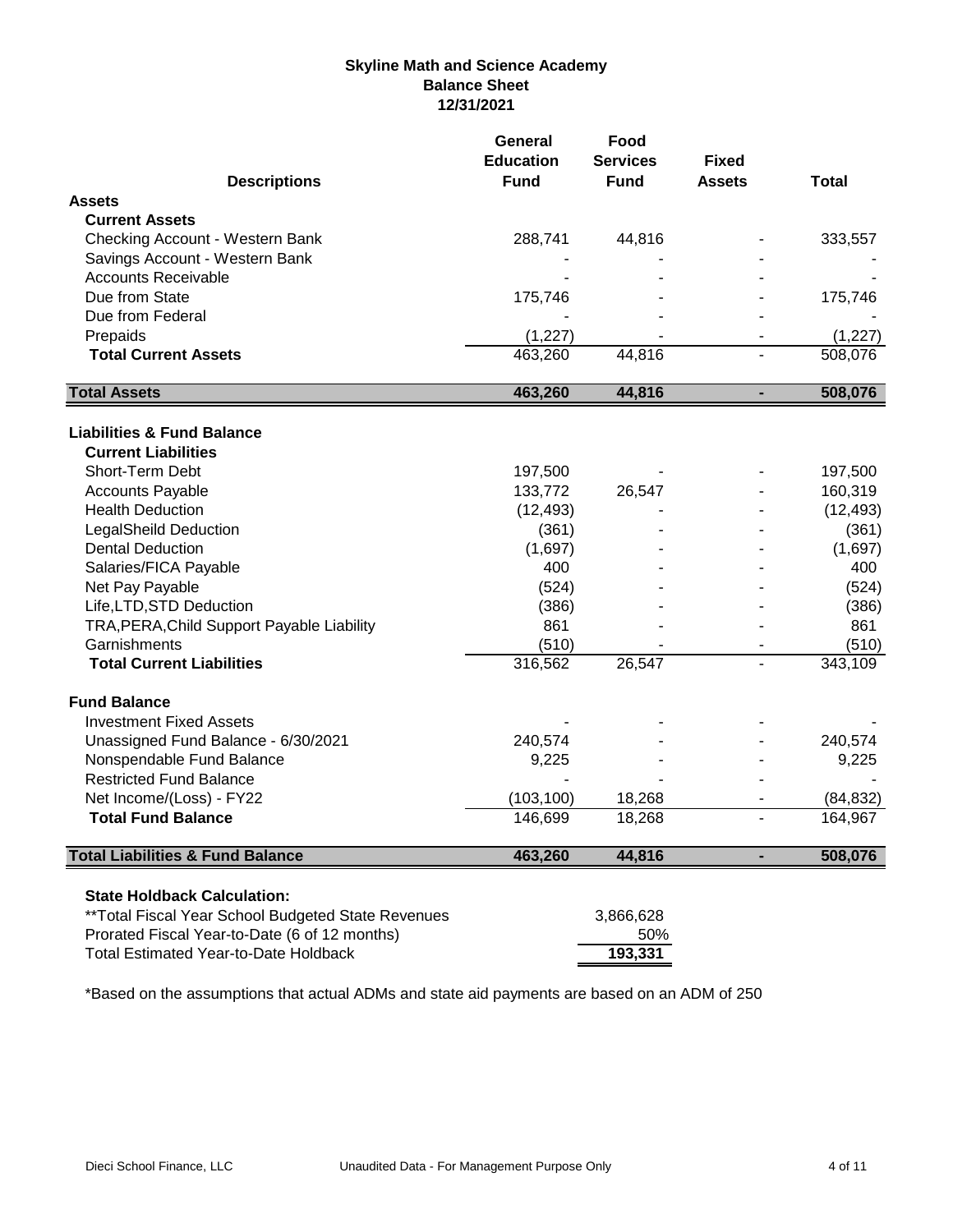#### **Skyline Math and Science Academy Summary Income Statement For Period Ending December 31, 2021**

|                                               | Month           | Year-To-Date    | <b>FY22 Original</b> | % of          |
|-----------------------------------------------|-----------------|-----------------|----------------------|---------------|
|                                               | <b>Activity</b> | <b>Activity</b> | <b>Budget</b>        | <b>Budget</b> |
|                                               |                 | ADM             | 250.00               |               |
|                                               |                 | <b>PPU</b>      | 250.00               |               |
| <b>GENERAL FUND 01</b>                        |                 |                 |                      |               |
| <b>REVENUES</b>                               |                 |                 |                      |               |
| <b>State Revenue</b>                          |                 |                 |                      |               |
| <b>Endowment Fund Apportionment</b>           |                 | 5,014           | 8,085                | 62%           |
| <b>General Education Aid</b>                  | 306,896         | 1,569,841       | 2,717,400            | 58%           |
| Literacy Incentive Aid                        |                 | 72              |                      | N/A           |
| Other Revenue from MDE                        | 43,338          | 43,338          |                      | N/A           |
| Long-Term Facilities Maintenac                |                 |                 | 33,000               | 0%            |
| <b>General Education Aid</b>                  |                 | 1,927           |                      | N/A           |
| Lease Aid                                     |                 | 125,776         | 328,500              | 38%           |
| <b>State Special Education</b>                |                 | 211,786         | 779,643              | 27%           |
| <b>Total State Revennue</b>                   | 350,234         | 1,957,755       | 3,866,628            | 51%           |
| <b>Federal Revenue</b>                        |                 |                 |                      |               |
| <b>ESSER II 90%</b>                           | 257,753         | 257,753         |                      | N/A           |
| Title I                                       | 58,785          | 58,785          | 99,116               | 59%           |
| Title II                                      | 15,146          | 15,535          | 13,165               | 118%          |
| <b>Federal Special Education</b>              | 6,200           | 25,772          | 33,199               | 78%           |
| Title III                                     | 10,409          | 10,714          | 16,144               | 66%           |
| Title IV                                      |                 | 10,000          | 10,000               | 100%          |
| <b>Total Federal Revenue</b>                  | 348,293         | 378,558         | 171,623              | 221%          |
|                                               |                 |                 |                      |               |
| <b>Other Revenue</b><br>Miscellaneous Revenue |                 | 4,912           |                      | N/A           |
| <b>Total Other Revenue</b>                    |                 | 4,912           |                      | N/A           |
|                                               |                 |                 |                      |               |
| <b>TOTAL REVENUES</b>                         | 698,526         | 2,341,225       | 4,038,251            | 58%           |
|                                               |                 |                 |                      |               |
| <b>EXPENDITURES</b>                           |                 |                 |                      |               |
|                                               |                 |                 |                      |               |
| Administration<br>Salaries/Wages              | 29,737          | 153,540         | 344,202              | 45%           |
| <b>Benefits</b>                               | 7,745           | 40,710          | 90,785               | 45%           |
| <b>Purchased Services</b>                     | 7,873           | 103,372         | 172,000              | 60%           |
| Supplies/Materials                            | 4,456           | 34,130          | 34,000               | 100%          |
| Dues/Memberships                              | 4,290           | 17,348          | 62,700               | 28%           |
| <b>Total Administration</b>                   | 54,101          | 349,099         | 703,686              | 50%           |
|                                               |                 |                 |                      |               |
| <b>General Education</b>                      |                 |                 |                      |               |
| Salaries/Wages                                | 100,512         | 394,328         | 861,916              | 46%           |
| <b>Benefits</b>                               | 21,041          | 83,805          | 268,787              | 31%           |
| <b>Purchased Services</b>                     | 10,274          | 37,050          | 40,000               | 93%           |
| Supplies/Materials                            | 150,101         | 220,269         | 113,260              | 194%          |
| <b>Total General Education</b>                | 281,928         | 735,453         | 1,283,964            | 57%           |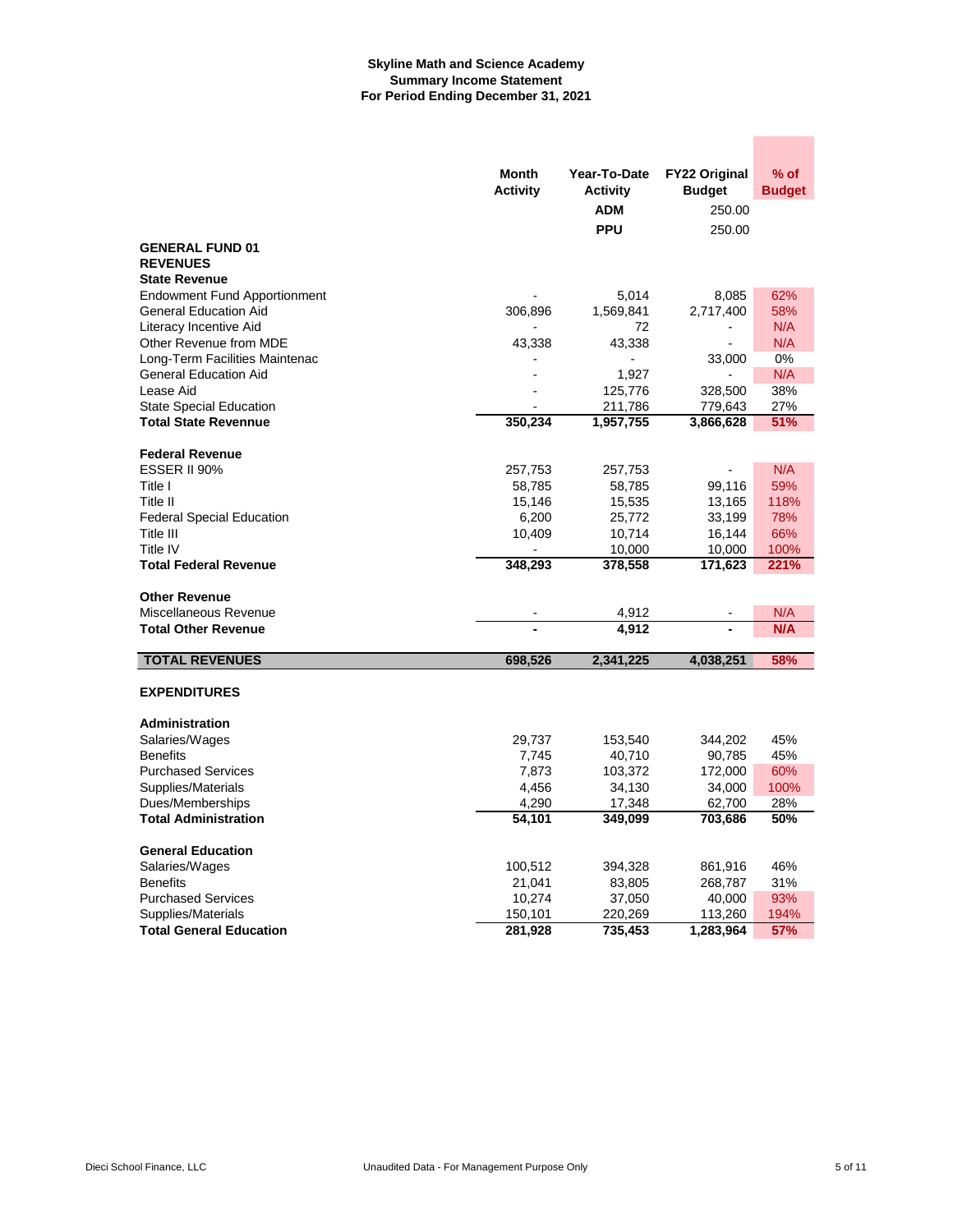#### **Skyline Math and Science Academy Summary Income Statement For Period Ending December 31, 2021**

|                                           | Month           | Year-To-Date             | FY22 Original  | $%$ of        |
|-------------------------------------------|-----------------|--------------------------|----------------|---------------|
|                                           | <b>Activity</b> | <b>Activity</b>          | <b>Budget</b>  | <b>Budget</b> |
|                                           |                 | <b>ADM</b>               | 250.00         |               |
| <b>State Special Education</b>            |                 |                          |                |               |
| Salaries/Wages                            | 69,606          | 293,007                  | 546,793        | 54%           |
| <b>Benefits</b>                           | 12,947          | 57,691                   | 117,615        | 49%           |
| <b>Purchased Services</b>                 | 13,010          | 23,338                   | 35,250         | 66%           |
| Supplies/Materials                        | 70,061          | 70,181                   | 7,500          | 936%          |
| <b>Total State Special Education</b>      | 165,624         | 444,216                  | 707,159        | 63%           |
| <b>Federal Funds</b>                      |                 |                          |                |               |
| Title I                                   |                 |                          | 99,116         | 0%            |
| Title II                                  |                 | 5,980                    | 13,165         | 45%           |
| Title III                                 |                 | $\overline{\phantom{a}}$ | 16,144         | 0%            |
| Title IV                                  |                 |                          | 10,000         | 0%            |
| <b>Federal Special Education</b>          |                 | 2,454                    | 33,199         | 7%            |
| <b>CARES Money</b>                        |                 | 69,908                   | $\overline{a}$ | N/A           |
| COVID-19 Testing                          | 2,450           | 8,490                    |                | N/A           |
| <b>Total Federal Funds</b>                | 2,450           | 86,832                   | 171,623        | 51%           |
|                                           |                 |                          |                |               |
| <b>Instructional Support</b>              |                 |                          |                |               |
| Salaries/Wages                            | 10,773          | 43,093                   | 30,000         | 144%          |
| <b>Benefits</b>                           | 2,036           | 8,122                    | 4,759          | 171%          |
| <b>Purchased Services</b>                 | 4,100           | 20,230                   | $\overline{a}$ | N/A           |
| <b>Total Instructional Support</b>        | 16,909          | 71,445                   | 34,759         | 206%          |
| <b>Student Support Services</b>           |                 |                          |                |               |
| Transportation                            | 84,775          | 319,625                  | 487,375        | 66%           |
| <b>Health Supplies</b>                    |                 | 3,169                    | 1,000          | 317%          |
| Capital                                   |                 | 91,198                   |                | N/A           |
| <b>Total Student Support Services</b>     | 84,775          | 413,992                  | 488,375        | 85%           |
|                                           |                 |                          |                |               |
| <b>Operations and Maintenance</b>         |                 |                          |                |               |
| <b>Purchased Services</b>                 | 15,348          | 50,911                   | 101,500        | 50%           |
| <b>Building Lease</b>                     | 37,348          | 261,434                  | 496,172        | 53%           |
| Supplies/Materials                        | 568             | 15,624                   | 9,900          | 158%          |
| <b>Total Operations and Maintenance</b>   | 53,263          | 327,969                  | 607,572        | 54%           |
|                                           |                 |                          |                |               |
| <b>Other Finance Uses</b>                 |                 |                          |                |               |
| Insurance                                 | 2,553           | 15,320                   | 35,000         | 44%           |
| <b>Total Finance Uses</b>                 | 2,553           | 15,320                   | 35,000         | 44%           |
| <b>TOTAL EXPENDITURES</b>                 | 661,603         | 2,444,326                | 4,032,138      | 61%           |
|                                           |                 |                          |                |               |
| <b>GENERAL FUND 01 - NET INCOME(LOSS)</b> | 36,924          | (103, 100)               | 6.113          |               |

**Contract**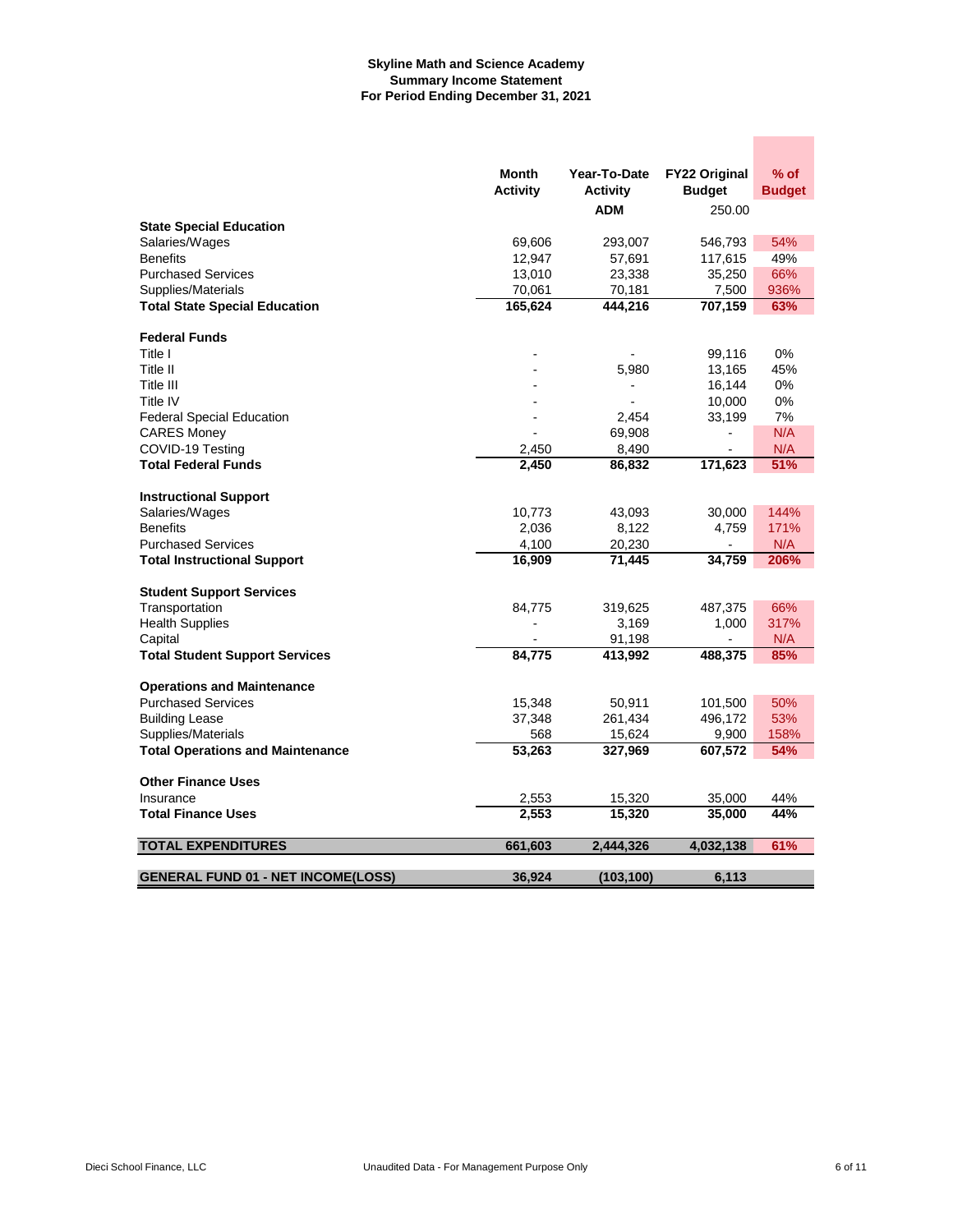#### **Skyline Math and Science Academy Summary Income Statement For Period Ending December 31, 2021**

|                                                 | Month<br><b>Activity</b> | Year-To-Date<br><b>Activity</b> | <b>FY22 Original</b><br><b>Budget</b> | $%$ of<br><b>Budget</b> |
|-------------------------------------------------|--------------------------|---------------------------------|---------------------------------------|-------------------------|
|                                                 |                          | <b>ADM</b>                      | 250.00                                |                         |
| <b>FOOD SERVICES FUND 02</b><br><b>REVENUES</b> |                          |                                 |                                       |                         |
| <b>State Revenue</b>                            | 509                      | 1,682                           |                                       | N/A                     |
| <b>Federal Revenue</b>                          | 34,442                   | 100,247                         | 330,000                               | 30%                     |
| Interfund Transfer                              |                          |                                 | 25,200                                | 0%                      |
| <b>TOTAL REVENUES</b>                           |                          |                                 |                                       |                         |
|                                                 | 34,950                   | 101,929                         | 355,200                               | 29%                     |
| <b>EXPENDITURES</b>                             |                          |                                 |                                       |                         |
| Salaries/Wages                                  | 2,229                    | 12,260                          | 49,063                                | 25%                     |
| <b>Benefits</b>                                 | 338                      | 1,857                           | 8,638                                 | 22%                     |
| <b>Purchased Services</b>                       |                          | 2.379                           | 13,500                                | 18%                     |
| Supplies/Materials                              | 28,095                   | 67,164                          | 284,000                               | 24%                     |
|                                                 |                          |                                 |                                       |                         |
| <b>TOTAL EXPENDITURES</b>                       | 30,662                   | 83,660                          | 355,200                               | 24%                     |
|                                                 |                          |                                 |                                       |                         |
| FOOD SERVICE FUND 02 - NET INCOME(LOSS)         | 4,289                    | 18,268                          | -                                     |                         |
|                                                 |                          |                                 |                                       |                         |
| <b>ALL FUNDS - NET INCOME(LOSS)</b>             | 41,212                   | (84, 832)                       | 6,113                                 |                         |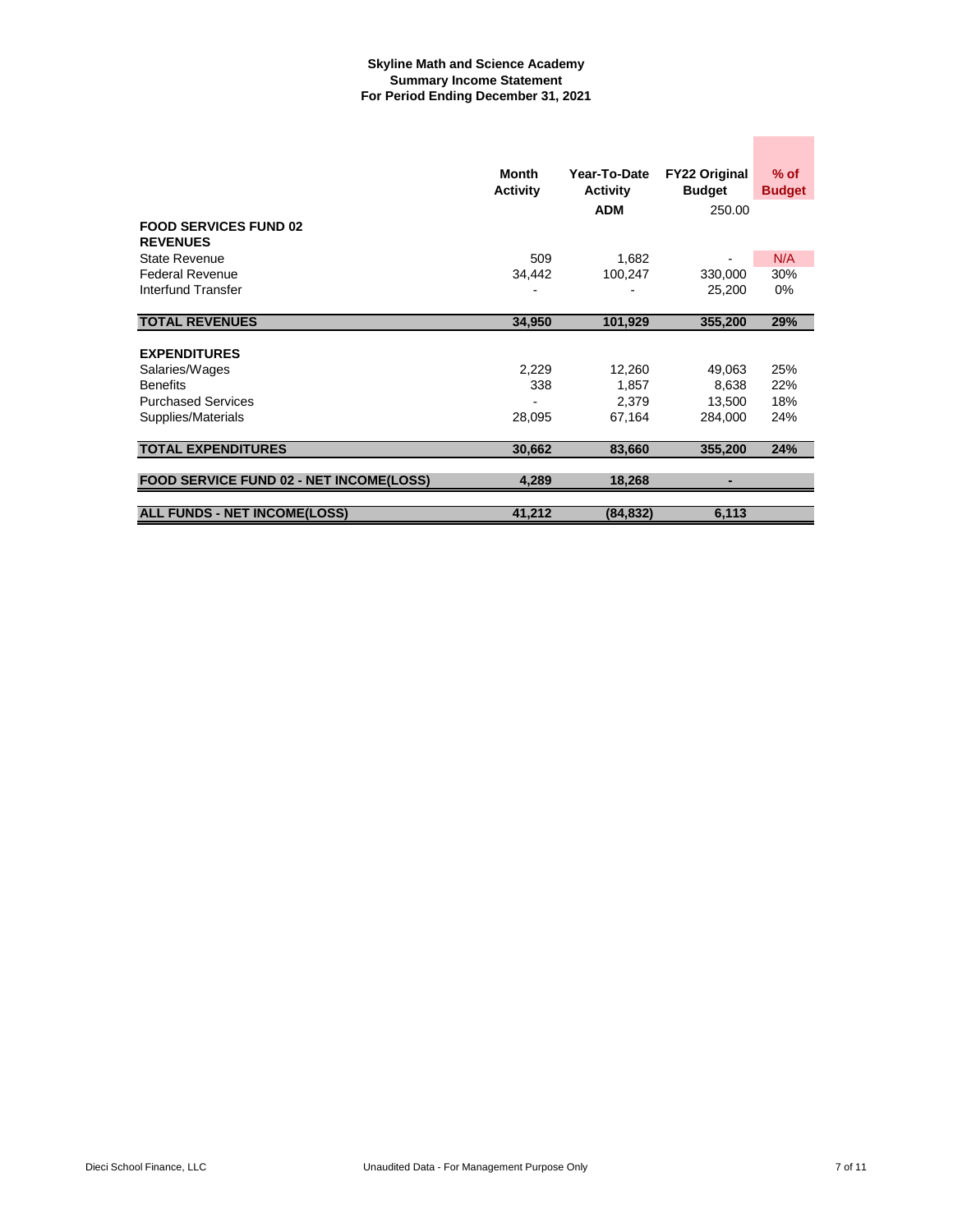## **Skyline Math and Science Academy Payment Register - December 2021 Fiscal Year 2021 - 2022**

| <b>CHECK</b><br><b>DATE</b> | <b>VENDOR</b>                               | <b>INVOICE DESCRIPTION</b>                                           | <b>CHECK</b><br><b>NUMBER</b> | <b>AMOUNT</b> |
|-----------------------------|---------------------------------------------|----------------------------------------------------------------------|-------------------------------|---------------|
|                             |                                             |                                                                      |                               |               |
| <b>Voided Transaction</b>   | 12/7/2021 Twin Cities Health Consulting     | Nursing Service Jan-Feb 20211850                                     | 8472                          | (1,850.00)    |
|                             |                                             |                                                                      |                               |               |
| Payroll                     |                                             |                                                                      |                               |               |
| 12/3/2021 Payroll           |                                             | Payroll Net Pay                                                      | <b>WX</b>                     | 82,831.98     |
| 12/20/2021 Payroll          |                                             | Payroll Net Pay                                                      | <b>WX</b>                     | 73,450.63     |
| 12/22/2021 Payroll          |                                             | Payroll Net Pay                                                      | <b>WX</b>                     | 1,449.05      |
| 12/23/2021 Payroll          |                                             | Payroll Net Pay                                                      | <b>WX</b>                     | 968.26        |
| <b>Regular Checks</b>       |                                             |                                                                      |                               |               |
|                             | 12/2/2021 MINNEHAHA TRANSPORTATION          | October Transportation #4 of 10                                      | 8473                          | 21875         |
|                             | 12/8/2021 Manuel Ortega Cleaning            | November Cleaning                                                    | 8474                          | 5500          |
|                             | 12/8/2021 Twin Cities Health Consulting     | Nursing Service Jan-Feb 20211850 & On Site Nursing - 9/23 - 10/23    | 8475                          | 3250          |
|                             | 12/9/2021 A Chance To Grow                  | <b>Math Curriculum</b>                                               | 8476                          | 371.61        |
|                             | 12/9/2021 Abdo, Eick & Myers, LLP           | <b>Audit Services FY21</b>                                           | 8477                          | 7800          |
|                             | 12/9/2021 Baley Transportation              | October Bus Service                                                  | 8478                          | 17850         |
|                             | 12/9/2021 Designs for Learning              | SpEd & HR Services                                                   | 8479                          | 28437.72      |
|                             | 12/9/2021 Dieci School Finance, LLC         | <b>Contracted Services</b>                                           | 8480                          | 7912.97       |
|                             | 12/9/2021 Kartikey Srivastav                | <b>After School Tutor</b>                                            | 8481                          | 1170          |
|                             | 12/9/2021 Lauren Rosendahl                  | Tutoring                                                             | 8482                          | 1123.8        |
|                             | 12/9/2021 LightingHouse USA, Inc.           | Down Payment for LED Upgrade Project                                 | 8483                          | 4500          |
|                             | 12/9/2021 Loffler Companies Inc             | Copier Lease                                                         | 8484                          | 1754.8        |
|                             | 12/9/2021 Lorenz Bus Service, Inc.          | Mini Coach                                                           | 8485                          | 2850          |
|                             | 12/9/2021 McGraw-Hill LLC                   | Curriculum                                                           | 8486                          | 106527.72     |
|                             | 12/9/2021 PharmaCare USA, LLC               | Masks & Sanitizer                                                    | 8488                          | 1879          |
|                             | 12/9/2021 Serendipity Investment Group, LLC | December Rent                                                        | 8489                          | 37347.68      |
|                             | 12/9/2021 SOS Transportation Inc            | October SpEd Transportation & October Gen Ed Transportation          | 8490                          | 18550         |
|                             | 12/9/2021 St. Cloud State University        | Professional Development                                             | 8491                          | 6585.69       |
|                             | 12/9/2021 TransAlarm, Inc                   | Alarm Monitoring MAR 2021                                            | 8492                          | 1493.77       |
|                             | 12/9/2021 United Security Solutions LLC     | <b>Security Guard Services</b>                                       | 8493                          | 2556.75       |
|                             | 12/9/2021 Waste Management Corp Services    | Nov. Trash service                                                   | 8494                          | 557.31        |
|                             | 12/14/2021 Nice Guys Corporation            | Website Maintenance August - September & The Human Alphabet Workshop | 8495                          | 8400          |
|                             | 12/16/2021 Baley Transportation             | November Bus Service                                                 | 8496                          | 17850         |
|                             | 12/16/2021 MINNEHAHA TRANSPORTATION         | November Transportation                                              | 8497                          | 21875         |
|                             | 12/16/2021 SOS Transportation Inc           | November Bus Service                                                 | 8498                          | 18550         |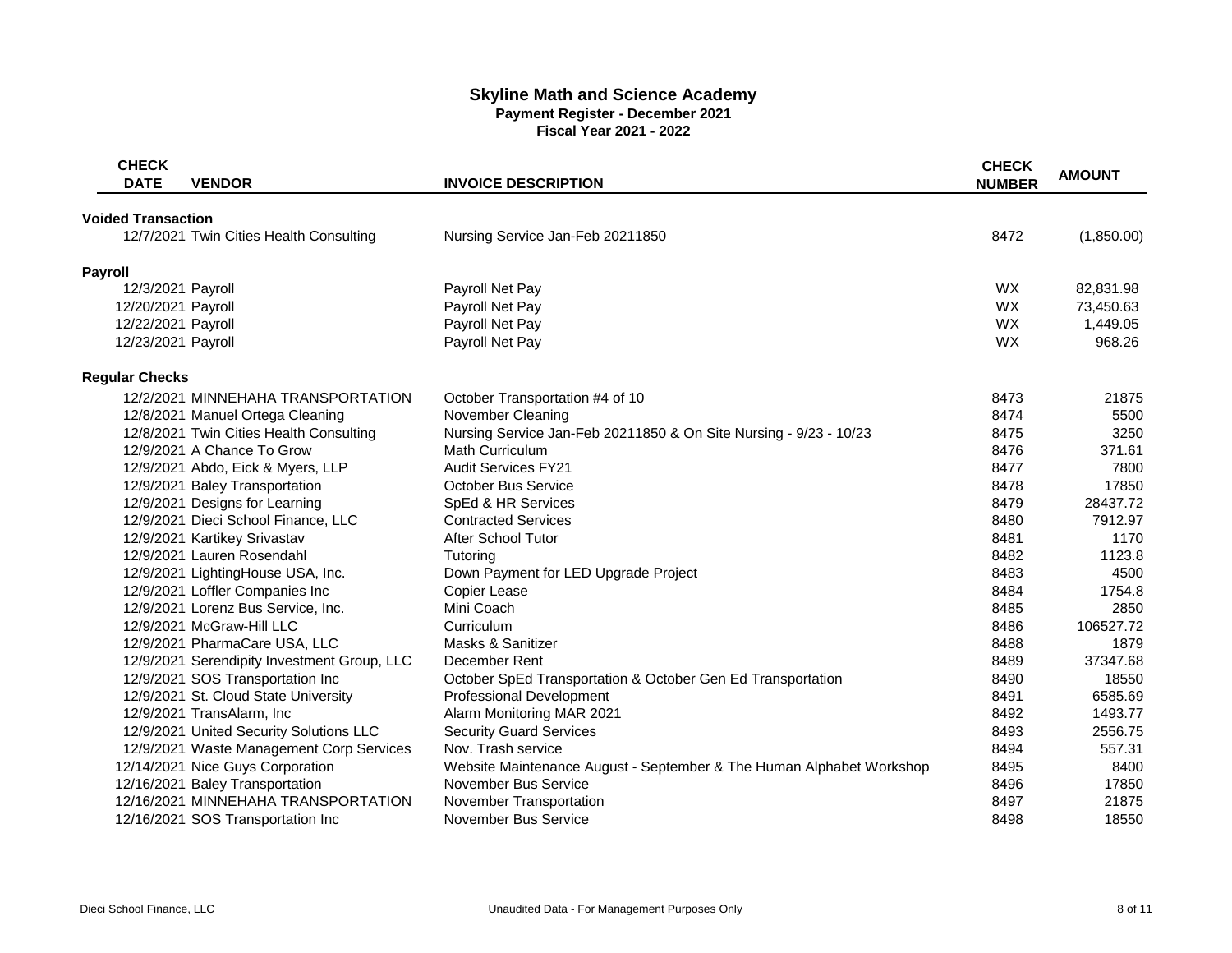| <b>DATE</b><br><b>VENDOR</b><br><b>INVOICE DESCRIPTION</b><br><b>NUMBER</b><br>WX<br>12/1/2021 Metropolitan Life Insurance Company<br>1632.13<br>Life Insurance, LTD, Dental, AD&D<br>WX<br>13206.36<br>12/1/2021 PreferredOne Insurance Company<br>December Health Insurance<br>WX<br>Kitchen Supplies<br>161.7<br>12/1/2021 Restaurant Depot<br>12/2/2021 Dollar Tree<br><b>Classroom Supplies</b><br><b>WX</b><br>6.48<br><b>WX</b><br>412.5<br>12/2/2021 Lathem Time Corp<br><b>Employee Time Tracking</b><br><b>WX</b><br>203.71<br><b>Kitchen Supplies</b><br>12/2/2021 Restaurant Depot<br>WX<br><b>Classroom Supplies</b><br>46.24<br>12/2/2021 Target<br>12/2/2021 The Home Depot<br><b>Maintenance Supplies</b><br><b>WX</b><br>271.2<br>12/3/2021 Dagen Wellness Clinic<br><b>COVID Testing</b><br>WX<br>850<br>WX<br>12/3/2021 Dept. of the Treasury<br><b>Federal Taxes &amp; FICA</b><br>24540.8<br>12/3/2021 MN DEPT OF REVENUE<br><b>WX</b><br>4106.87<br><b>MN Taxes</b><br>12/3/2021 PERA<br><b>PERA</b><br>WX<br>5510.51<br>WX<br>12/3/2021 TRA<br><b>TRA</b><br>11570.4<br><b>WX</b><br>12/6/2021 Amazon.Com<br><b>Classroom Supplies</b><br>213.45<br>WX<br>12/6/2021 STATE OF MN<br>255<br><b>Child Support</b><br><b>WX</b><br>207.39<br><b>Classroom Supplies</b><br>12/7/2021 Amazon.Com<br>WX<br><b>Account Analysis Charge</b><br>12/8/2021 American National Bank<br>112.87<br><b>Phone Services</b><br>WX<br>12/8/2021 T-Mobile<br>70.18<br>WX<br><b>Insurance Premiums</b><br>12/9/2021 Colonial Life<br>1964.22<br><b>WX</b><br>12/13/2021 Amazon.Com<br><b>Classroom Supplies</b><br>85.7<br><b>WX</b><br>145.75<br>12/13/2021 Amazon.Com<br><b>Classroom Supplies</b><br><b>WX</b><br>12/13/2021 Amazon.Com<br><b>Classroom Supplies</b><br>2189.53<br><b>WX</b><br>1771.68<br>12/14/2021 Best Buy<br>Computers<br>WX<br><b>Internet Services</b><br>667.96<br>12/15/2021 Comcast<br>WX<br>12/15/2021 Minnesota Historical Society<br><b>Field Trip Admissions</b><br>1404.95<br>WX<br>161.43<br>12/15/2021 Restaurant Depot<br>Food<br>12/16/2021 Accent Communications<br><b>Phone Services</b><br>WX<br>259<br><b>WX</b><br>12/16/2021 Comcast<br><b>Internet Services</b><br>610.32<br>WX<br>12/16/2021 Sams Club<br>Food<br>107.1<br><b>WX</b><br>213<br>12/16/2021 Science Museum<br><b>Field Trip Admissions</b><br><b>WX</b><br>12/16/2021 The Hanover Insurance Group<br>2553.38<br>Insurance<br>12/17/2021 Dominos<br>WX<br>79.85<br>Food<br><b>Field Trip Admissions</b><br>WX<br>292.47<br>12/17/2021 Skyzone<br><b>Phone Services</b><br>WX<br>12/17/2021 T-Mobile<br>191.66<br>WX<br>19711.35<br>12/20/2021 Dept. of the Treasury<br><b>Federal Taxes &amp; FICA</b><br><b>WX</b><br>1507.51<br>12/20/2021 Micro Center<br>Computers<br>WX<br>12/20/2021 MN DEPT OF REVENUE<br><b>MN Taxes</b><br>3160.05<br><b>PERA</b><br><b>WX</b><br>12/20/2021 PERA<br>5824.1<br>12/20/2021 TRA<br><b>TRA</b><br><b>WX</b><br>8800.86<br>12/21/2021 STATE OF MN<br><b>Child Support</b><br><b>WX</b><br>255<br>12/23/2021 Dept. of the Treasury | <b>CHECK</b> |                      | <b>CHECK</b> |               |
|-------------------------------------------------------------------------------------------------------------------------------------------------------------------------------------------------------------------------------------------------------------------------------------------------------------------------------------------------------------------------------------------------------------------------------------------------------------------------------------------------------------------------------------------------------------------------------------------------------------------------------------------------------------------------------------------------------------------------------------------------------------------------------------------------------------------------------------------------------------------------------------------------------------------------------------------------------------------------------------------------------------------------------------------------------------------------------------------------------------------------------------------------------------------------------------------------------------------------------------------------------------------------------------------------------------------------------------------------------------------------------------------------------------------------------------------------------------------------------------------------------------------------------------------------------------------------------------------------------------------------------------------------------------------------------------------------------------------------------------------------------------------------------------------------------------------------------------------------------------------------------------------------------------------------------------------------------------------------------------------------------------------------------------------------------------------------------------------------------------------------------------------------------------------------------------------------------------------------------------------------------------------------------------------------------------------------------------------------------------------------------------------------------------------------------------------------------------------------------------------------------------------------------------------------------------------------------------------------------------------------------------------------------------------------------------------------------------------------------------------------------------------------------------------------------------------------------------------------------------------------------------------------------------------------------------------------------------------------------------------------------------------------------------------------------------------------------------|--------------|----------------------|--------------|---------------|
|                                                                                                                                                                                                                                                                                                                                                                                                                                                                                                                                                                                                                                                                                                                                                                                                                                                                                                                                                                                                                                                                                                                                                                                                                                                                                                                                                                                                                                                                                                                                                                                                                                                                                                                                                                                                                                                                                                                                                                                                                                                                                                                                                                                                                                                                                                                                                                                                                                                                                                                                                                                                                                                                                                                                                                                                                                                                                                                                                                                                                                                                                     |              |                      |              | <b>AMOUNT</b> |
|                                                                                                                                                                                                                                                                                                                                                                                                                                                                                                                                                                                                                                                                                                                                                                                                                                                                                                                                                                                                                                                                                                                                                                                                                                                                                                                                                                                                                                                                                                                                                                                                                                                                                                                                                                                                                                                                                                                                                                                                                                                                                                                                                                                                                                                                                                                                                                                                                                                                                                                                                                                                                                                                                                                                                                                                                                                                                                                                                                                                                                                                                     | <b>Wires</b> |                      |              |               |
|                                                                                                                                                                                                                                                                                                                                                                                                                                                                                                                                                                                                                                                                                                                                                                                                                                                                                                                                                                                                                                                                                                                                                                                                                                                                                                                                                                                                                                                                                                                                                                                                                                                                                                                                                                                                                                                                                                                                                                                                                                                                                                                                                                                                                                                                                                                                                                                                                                                                                                                                                                                                                                                                                                                                                                                                                                                                                                                                                                                                                                                                                     |              |                      |              |               |
|                                                                                                                                                                                                                                                                                                                                                                                                                                                                                                                                                                                                                                                                                                                                                                                                                                                                                                                                                                                                                                                                                                                                                                                                                                                                                                                                                                                                                                                                                                                                                                                                                                                                                                                                                                                                                                                                                                                                                                                                                                                                                                                                                                                                                                                                                                                                                                                                                                                                                                                                                                                                                                                                                                                                                                                                                                                                                                                                                                                                                                                                                     |              |                      |              |               |
|                                                                                                                                                                                                                                                                                                                                                                                                                                                                                                                                                                                                                                                                                                                                                                                                                                                                                                                                                                                                                                                                                                                                                                                                                                                                                                                                                                                                                                                                                                                                                                                                                                                                                                                                                                                                                                                                                                                                                                                                                                                                                                                                                                                                                                                                                                                                                                                                                                                                                                                                                                                                                                                                                                                                                                                                                                                                                                                                                                                                                                                                                     |              |                      |              |               |
|                                                                                                                                                                                                                                                                                                                                                                                                                                                                                                                                                                                                                                                                                                                                                                                                                                                                                                                                                                                                                                                                                                                                                                                                                                                                                                                                                                                                                                                                                                                                                                                                                                                                                                                                                                                                                                                                                                                                                                                                                                                                                                                                                                                                                                                                                                                                                                                                                                                                                                                                                                                                                                                                                                                                                                                                                                                                                                                                                                                                                                                                                     |              |                      |              |               |
|                                                                                                                                                                                                                                                                                                                                                                                                                                                                                                                                                                                                                                                                                                                                                                                                                                                                                                                                                                                                                                                                                                                                                                                                                                                                                                                                                                                                                                                                                                                                                                                                                                                                                                                                                                                                                                                                                                                                                                                                                                                                                                                                                                                                                                                                                                                                                                                                                                                                                                                                                                                                                                                                                                                                                                                                                                                                                                                                                                                                                                                                                     |              |                      |              |               |
|                                                                                                                                                                                                                                                                                                                                                                                                                                                                                                                                                                                                                                                                                                                                                                                                                                                                                                                                                                                                                                                                                                                                                                                                                                                                                                                                                                                                                                                                                                                                                                                                                                                                                                                                                                                                                                                                                                                                                                                                                                                                                                                                                                                                                                                                                                                                                                                                                                                                                                                                                                                                                                                                                                                                                                                                                                                                                                                                                                                                                                                                                     |              |                      |              |               |
|                                                                                                                                                                                                                                                                                                                                                                                                                                                                                                                                                                                                                                                                                                                                                                                                                                                                                                                                                                                                                                                                                                                                                                                                                                                                                                                                                                                                                                                                                                                                                                                                                                                                                                                                                                                                                                                                                                                                                                                                                                                                                                                                                                                                                                                                                                                                                                                                                                                                                                                                                                                                                                                                                                                                                                                                                                                                                                                                                                                                                                                                                     |              |                      |              |               |
|                                                                                                                                                                                                                                                                                                                                                                                                                                                                                                                                                                                                                                                                                                                                                                                                                                                                                                                                                                                                                                                                                                                                                                                                                                                                                                                                                                                                                                                                                                                                                                                                                                                                                                                                                                                                                                                                                                                                                                                                                                                                                                                                                                                                                                                                                                                                                                                                                                                                                                                                                                                                                                                                                                                                                                                                                                                                                                                                                                                                                                                                                     |              |                      |              |               |
|                                                                                                                                                                                                                                                                                                                                                                                                                                                                                                                                                                                                                                                                                                                                                                                                                                                                                                                                                                                                                                                                                                                                                                                                                                                                                                                                                                                                                                                                                                                                                                                                                                                                                                                                                                                                                                                                                                                                                                                                                                                                                                                                                                                                                                                                                                                                                                                                                                                                                                                                                                                                                                                                                                                                                                                                                                                                                                                                                                                                                                                                                     |              |                      |              |               |
|                                                                                                                                                                                                                                                                                                                                                                                                                                                                                                                                                                                                                                                                                                                                                                                                                                                                                                                                                                                                                                                                                                                                                                                                                                                                                                                                                                                                                                                                                                                                                                                                                                                                                                                                                                                                                                                                                                                                                                                                                                                                                                                                                                                                                                                                                                                                                                                                                                                                                                                                                                                                                                                                                                                                                                                                                                                                                                                                                                                                                                                                                     |              |                      |              |               |
|                                                                                                                                                                                                                                                                                                                                                                                                                                                                                                                                                                                                                                                                                                                                                                                                                                                                                                                                                                                                                                                                                                                                                                                                                                                                                                                                                                                                                                                                                                                                                                                                                                                                                                                                                                                                                                                                                                                                                                                                                                                                                                                                                                                                                                                                                                                                                                                                                                                                                                                                                                                                                                                                                                                                                                                                                                                                                                                                                                                                                                                                                     |              |                      |              |               |
|                                                                                                                                                                                                                                                                                                                                                                                                                                                                                                                                                                                                                                                                                                                                                                                                                                                                                                                                                                                                                                                                                                                                                                                                                                                                                                                                                                                                                                                                                                                                                                                                                                                                                                                                                                                                                                                                                                                                                                                                                                                                                                                                                                                                                                                                                                                                                                                                                                                                                                                                                                                                                                                                                                                                                                                                                                                                                                                                                                                                                                                                                     |              |                      |              |               |
|                                                                                                                                                                                                                                                                                                                                                                                                                                                                                                                                                                                                                                                                                                                                                                                                                                                                                                                                                                                                                                                                                                                                                                                                                                                                                                                                                                                                                                                                                                                                                                                                                                                                                                                                                                                                                                                                                                                                                                                                                                                                                                                                                                                                                                                                                                                                                                                                                                                                                                                                                                                                                                                                                                                                                                                                                                                                                                                                                                                                                                                                                     |              |                      |              |               |
|                                                                                                                                                                                                                                                                                                                                                                                                                                                                                                                                                                                                                                                                                                                                                                                                                                                                                                                                                                                                                                                                                                                                                                                                                                                                                                                                                                                                                                                                                                                                                                                                                                                                                                                                                                                                                                                                                                                                                                                                                                                                                                                                                                                                                                                                                                                                                                                                                                                                                                                                                                                                                                                                                                                                                                                                                                                                                                                                                                                                                                                                                     |              |                      |              |               |
|                                                                                                                                                                                                                                                                                                                                                                                                                                                                                                                                                                                                                                                                                                                                                                                                                                                                                                                                                                                                                                                                                                                                                                                                                                                                                                                                                                                                                                                                                                                                                                                                                                                                                                                                                                                                                                                                                                                                                                                                                                                                                                                                                                                                                                                                                                                                                                                                                                                                                                                                                                                                                                                                                                                                                                                                                                                                                                                                                                                                                                                                                     |              |                      |              |               |
|                                                                                                                                                                                                                                                                                                                                                                                                                                                                                                                                                                                                                                                                                                                                                                                                                                                                                                                                                                                                                                                                                                                                                                                                                                                                                                                                                                                                                                                                                                                                                                                                                                                                                                                                                                                                                                                                                                                                                                                                                                                                                                                                                                                                                                                                                                                                                                                                                                                                                                                                                                                                                                                                                                                                                                                                                                                                                                                                                                                                                                                                                     |              |                      |              |               |
|                                                                                                                                                                                                                                                                                                                                                                                                                                                                                                                                                                                                                                                                                                                                                                                                                                                                                                                                                                                                                                                                                                                                                                                                                                                                                                                                                                                                                                                                                                                                                                                                                                                                                                                                                                                                                                                                                                                                                                                                                                                                                                                                                                                                                                                                                                                                                                                                                                                                                                                                                                                                                                                                                                                                                                                                                                                                                                                                                                                                                                                                                     |              |                      |              |               |
|                                                                                                                                                                                                                                                                                                                                                                                                                                                                                                                                                                                                                                                                                                                                                                                                                                                                                                                                                                                                                                                                                                                                                                                                                                                                                                                                                                                                                                                                                                                                                                                                                                                                                                                                                                                                                                                                                                                                                                                                                                                                                                                                                                                                                                                                                                                                                                                                                                                                                                                                                                                                                                                                                                                                                                                                                                                                                                                                                                                                                                                                                     |              |                      |              |               |
|                                                                                                                                                                                                                                                                                                                                                                                                                                                                                                                                                                                                                                                                                                                                                                                                                                                                                                                                                                                                                                                                                                                                                                                                                                                                                                                                                                                                                                                                                                                                                                                                                                                                                                                                                                                                                                                                                                                                                                                                                                                                                                                                                                                                                                                                                                                                                                                                                                                                                                                                                                                                                                                                                                                                                                                                                                                                                                                                                                                                                                                                                     |              |                      |              |               |
|                                                                                                                                                                                                                                                                                                                                                                                                                                                                                                                                                                                                                                                                                                                                                                                                                                                                                                                                                                                                                                                                                                                                                                                                                                                                                                                                                                                                                                                                                                                                                                                                                                                                                                                                                                                                                                                                                                                                                                                                                                                                                                                                                                                                                                                                                                                                                                                                                                                                                                                                                                                                                                                                                                                                                                                                                                                                                                                                                                                                                                                                                     |              |                      |              |               |
|                                                                                                                                                                                                                                                                                                                                                                                                                                                                                                                                                                                                                                                                                                                                                                                                                                                                                                                                                                                                                                                                                                                                                                                                                                                                                                                                                                                                                                                                                                                                                                                                                                                                                                                                                                                                                                                                                                                                                                                                                                                                                                                                                                                                                                                                                                                                                                                                                                                                                                                                                                                                                                                                                                                                                                                                                                                                                                                                                                                                                                                                                     |              |                      |              |               |
|                                                                                                                                                                                                                                                                                                                                                                                                                                                                                                                                                                                                                                                                                                                                                                                                                                                                                                                                                                                                                                                                                                                                                                                                                                                                                                                                                                                                                                                                                                                                                                                                                                                                                                                                                                                                                                                                                                                                                                                                                                                                                                                                                                                                                                                                                                                                                                                                                                                                                                                                                                                                                                                                                                                                                                                                                                                                                                                                                                                                                                                                                     |              |                      |              |               |
|                                                                                                                                                                                                                                                                                                                                                                                                                                                                                                                                                                                                                                                                                                                                                                                                                                                                                                                                                                                                                                                                                                                                                                                                                                                                                                                                                                                                                                                                                                                                                                                                                                                                                                                                                                                                                                                                                                                                                                                                                                                                                                                                                                                                                                                                                                                                                                                                                                                                                                                                                                                                                                                                                                                                                                                                                                                                                                                                                                                                                                                                                     |              |                      |              |               |
|                                                                                                                                                                                                                                                                                                                                                                                                                                                                                                                                                                                                                                                                                                                                                                                                                                                                                                                                                                                                                                                                                                                                                                                                                                                                                                                                                                                                                                                                                                                                                                                                                                                                                                                                                                                                                                                                                                                                                                                                                                                                                                                                                                                                                                                                                                                                                                                                                                                                                                                                                                                                                                                                                                                                                                                                                                                                                                                                                                                                                                                                                     |              |                      |              |               |
|                                                                                                                                                                                                                                                                                                                                                                                                                                                                                                                                                                                                                                                                                                                                                                                                                                                                                                                                                                                                                                                                                                                                                                                                                                                                                                                                                                                                                                                                                                                                                                                                                                                                                                                                                                                                                                                                                                                                                                                                                                                                                                                                                                                                                                                                                                                                                                                                                                                                                                                                                                                                                                                                                                                                                                                                                                                                                                                                                                                                                                                                                     |              |                      |              |               |
|                                                                                                                                                                                                                                                                                                                                                                                                                                                                                                                                                                                                                                                                                                                                                                                                                                                                                                                                                                                                                                                                                                                                                                                                                                                                                                                                                                                                                                                                                                                                                                                                                                                                                                                                                                                                                                                                                                                                                                                                                                                                                                                                                                                                                                                                                                                                                                                                                                                                                                                                                                                                                                                                                                                                                                                                                                                                                                                                                                                                                                                                                     |              |                      |              |               |
|                                                                                                                                                                                                                                                                                                                                                                                                                                                                                                                                                                                                                                                                                                                                                                                                                                                                                                                                                                                                                                                                                                                                                                                                                                                                                                                                                                                                                                                                                                                                                                                                                                                                                                                                                                                                                                                                                                                                                                                                                                                                                                                                                                                                                                                                                                                                                                                                                                                                                                                                                                                                                                                                                                                                                                                                                                                                                                                                                                                                                                                                                     |              |                      |              |               |
|                                                                                                                                                                                                                                                                                                                                                                                                                                                                                                                                                                                                                                                                                                                                                                                                                                                                                                                                                                                                                                                                                                                                                                                                                                                                                                                                                                                                                                                                                                                                                                                                                                                                                                                                                                                                                                                                                                                                                                                                                                                                                                                                                                                                                                                                                                                                                                                                                                                                                                                                                                                                                                                                                                                                                                                                                                                                                                                                                                                                                                                                                     |              |                      |              |               |
|                                                                                                                                                                                                                                                                                                                                                                                                                                                                                                                                                                                                                                                                                                                                                                                                                                                                                                                                                                                                                                                                                                                                                                                                                                                                                                                                                                                                                                                                                                                                                                                                                                                                                                                                                                                                                                                                                                                                                                                                                                                                                                                                                                                                                                                                                                                                                                                                                                                                                                                                                                                                                                                                                                                                                                                                                                                                                                                                                                                                                                                                                     |              |                      |              |               |
|                                                                                                                                                                                                                                                                                                                                                                                                                                                                                                                                                                                                                                                                                                                                                                                                                                                                                                                                                                                                                                                                                                                                                                                                                                                                                                                                                                                                                                                                                                                                                                                                                                                                                                                                                                                                                                                                                                                                                                                                                                                                                                                                                                                                                                                                                                                                                                                                                                                                                                                                                                                                                                                                                                                                                                                                                                                                                                                                                                                                                                                                                     |              |                      |              |               |
|                                                                                                                                                                                                                                                                                                                                                                                                                                                                                                                                                                                                                                                                                                                                                                                                                                                                                                                                                                                                                                                                                                                                                                                                                                                                                                                                                                                                                                                                                                                                                                                                                                                                                                                                                                                                                                                                                                                                                                                                                                                                                                                                                                                                                                                                                                                                                                                                                                                                                                                                                                                                                                                                                                                                                                                                                                                                                                                                                                                                                                                                                     |              |                      |              |               |
|                                                                                                                                                                                                                                                                                                                                                                                                                                                                                                                                                                                                                                                                                                                                                                                                                                                                                                                                                                                                                                                                                                                                                                                                                                                                                                                                                                                                                                                                                                                                                                                                                                                                                                                                                                                                                                                                                                                                                                                                                                                                                                                                                                                                                                                                                                                                                                                                                                                                                                                                                                                                                                                                                                                                                                                                                                                                                                                                                                                                                                                                                     |              |                      |              |               |
|                                                                                                                                                                                                                                                                                                                                                                                                                                                                                                                                                                                                                                                                                                                                                                                                                                                                                                                                                                                                                                                                                                                                                                                                                                                                                                                                                                                                                                                                                                                                                                                                                                                                                                                                                                                                                                                                                                                                                                                                                                                                                                                                                                                                                                                                                                                                                                                                                                                                                                                                                                                                                                                                                                                                                                                                                                                                                                                                                                                                                                                                                     |              |                      |              |               |
|                                                                                                                                                                                                                                                                                                                                                                                                                                                                                                                                                                                                                                                                                                                                                                                                                                                                                                                                                                                                                                                                                                                                                                                                                                                                                                                                                                                                                                                                                                                                                                                                                                                                                                                                                                                                                                                                                                                                                                                                                                                                                                                                                                                                                                                                                                                                                                                                                                                                                                                                                                                                                                                                                                                                                                                                                                                                                                                                                                                                                                                                                     |              |                      |              |               |
|                                                                                                                                                                                                                                                                                                                                                                                                                                                                                                                                                                                                                                                                                                                                                                                                                                                                                                                                                                                                                                                                                                                                                                                                                                                                                                                                                                                                                                                                                                                                                                                                                                                                                                                                                                                                                                                                                                                                                                                                                                                                                                                                                                                                                                                                                                                                                                                                                                                                                                                                                                                                                                                                                                                                                                                                                                                                                                                                                                                                                                                                                     |              |                      |              |               |
|                                                                                                                                                                                                                                                                                                                                                                                                                                                                                                                                                                                                                                                                                                                                                                                                                                                                                                                                                                                                                                                                                                                                                                                                                                                                                                                                                                                                                                                                                                                                                                                                                                                                                                                                                                                                                                                                                                                                                                                                                                                                                                                                                                                                                                                                                                                                                                                                                                                                                                                                                                                                                                                                                                                                                                                                                                                                                                                                                                                                                                                                                     |              |                      |              |               |
|                                                                                                                                                                                                                                                                                                                                                                                                                                                                                                                                                                                                                                                                                                                                                                                                                                                                                                                                                                                                                                                                                                                                                                                                                                                                                                                                                                                                                                                                                                                                                                                                                                                                                                                                                                                                                                                                                                                                                                                                                                                                                                                                                                                                                                                                                                                                                                                                                                                                                                                                                                                                                                                                                                                                                                                                                                                                                                                                                                                                                                                                                     |              |                      |              |               |
|                                                                                                                                                                                                                                                                                                                                                                                                                                                                                                                                                                                                                                                                                                                                                                                                                                                                                                                                                                                                                                                                                                                                                                                                                                                                                                                                                                                                                                                                                                                                                                                                                                                                                                                                                                                                                                                                                                                                                                                                                                                                                                                                                                                                                                                                                                                                                                                                                                                                                                                                                                                                                                                                                                                                                                                                                                                                                                                                                                                                                                                                                     |              |                      |              |               |
|                                                                                                                                                                                                                                                                                                                                                                                                                                                                                                                                                                                                                                                                                                                                                                                                                                                                                                                                                                                                                                                                                                                                                                                                                                                                                                                                                                                                                                                                                                                                                                                                                                                                                                                                                                                                                                                                                                                                                                                                                                                                                                                                                                                                                                                                                                                                                                                                                                                                                                                                                                                                                                                                                                                                                                                                                                                                                                                                                                                                                                                                                     |              |                      |              |               |
|                                                                                                                                                                                                                                                                                                                                                                                                                                                                                                                                                                                                                                                                                                                                                                                                                                                                                                                                                                                                                                                                                                                                                                                                                                                                                                                                                                                                                                                                                                                                                                                                                                                                                                                                                                                                                                                                                                                                                                                                                                                                                                                                                                                                                                                                                                                                                                                                                                                                                                                                                                                                                                                                                                                                                                                                                                                                                                                                                                                                                                                                                     |              |                      |              |               |
|                                                                                                                                                                                                                                                                                                                                                                                                                                                                                                                                                                                                                                                                                                                                                                                                                                                                                                                                                                                                                                                                                                                                                                                                                                                                                                                                                                                                                                                                                                                                                                                                                                                                                                                                                                                                                                                                                                                                                                                                                                                                                                                                                                                                                                                                                                                                                                                                                                                                                                                                                                                                                                                                                                                                                                                                                                                                                                                                                                                                                                                                                     |              | Federal Taxes & FICA | WX           | 658.27        |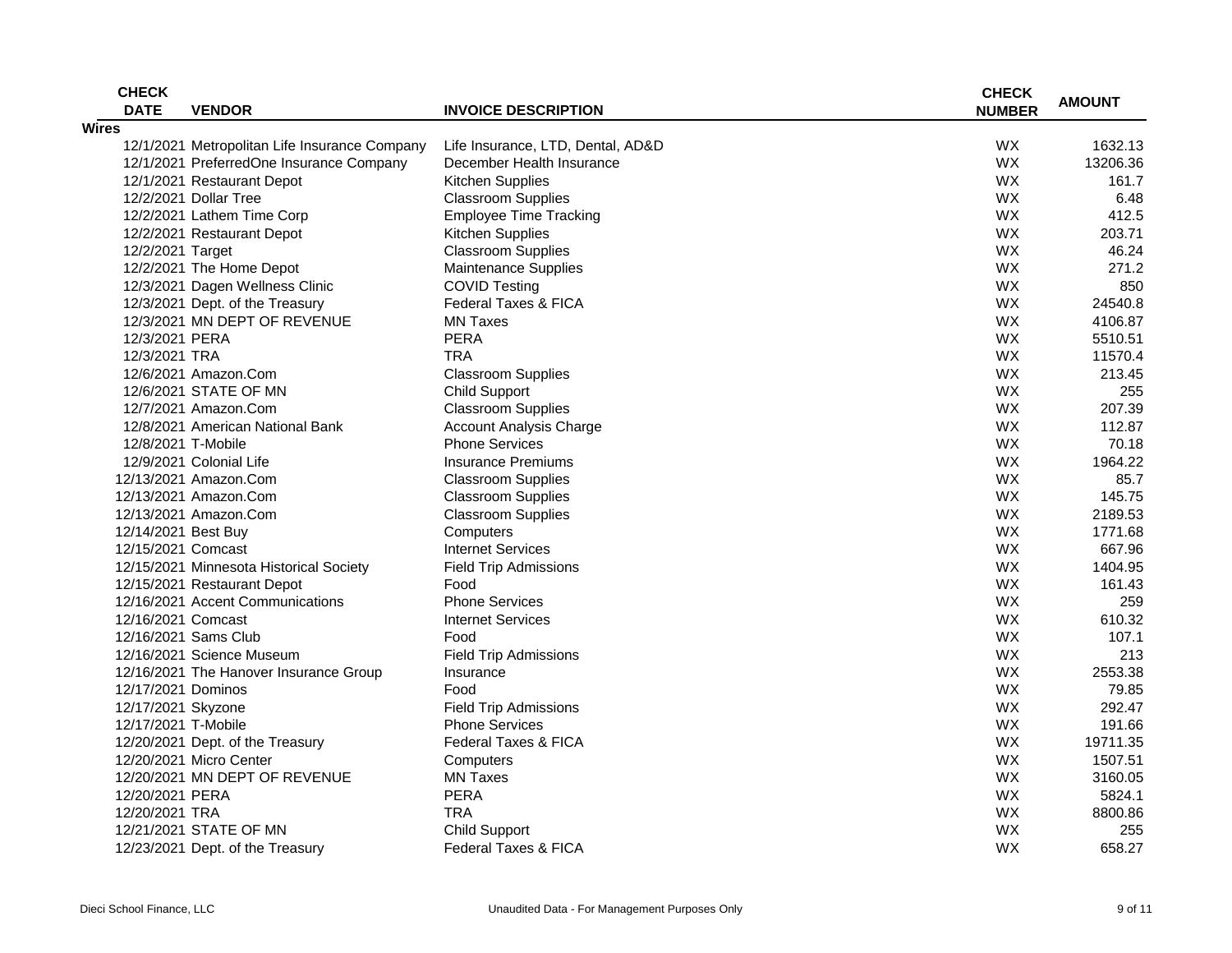| <b>CHECK</b>    |                                  |                                   | <b>CHECK</b>  |               |
|-----------------|----------------------------------|-----------------------------------|---------------|---------------|
| <b>DATE</b>     | <b>VENDOR</b>                    | <b>INVOICE DESCRIPTION</b>        | <b>NUMBER</b> | <b>AMOUNT</b> |
|                 | 12/23/2021 MN DEPT OF REVENUE    | <b>MN Taxes</b>                   | WX.           | 97.33         |
| 12/23/2021 PERA |                                  | <b>PERA</b>                       | <b>WX</b>     | 159.47        |
| 12/23/2021 TRA  |                                  | TRA                               | <b>WX</b>     | 340.73        |
|                 | 12/27/2021 Dagen Wellness Clinic | <b>COVID Testing</b>              | <b>WX</b>     | 1600          |
|                 | 12/27/2021 Perfect Tint          | Maintenance                       | <b>WX</b>     | 717.74        |
|                 | 12/30/2021 Micro Center          | Computers                         | <b>WX</b>     | 2451.62       |
|                 | 12/31/2021 Propel Nonprofit Cash | Loan Payment                      | <b>WX</b>     | 2500          |
|                 |                                  |                                   |               |               |
|                 |                                  | Total December 2021 Disbursements |               | 627.278.56    |

**V = Void Check**

**\*= Break in sequence**